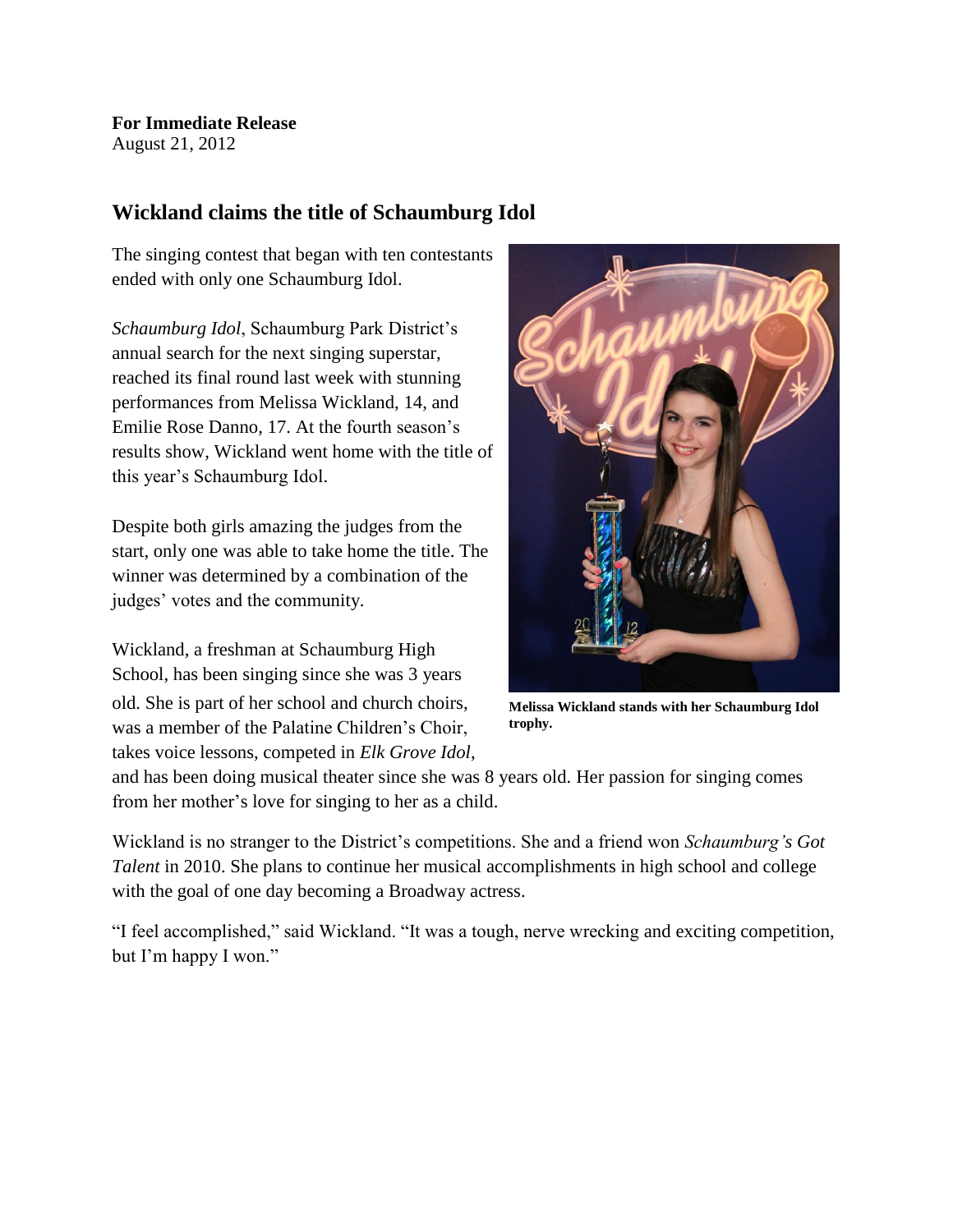Wickland competed against Danno for the title of Schaumburg Idol.



**Emilie Rose Danno and Melissa Wickland pose with their trophies at the Schaumburg Idol results show.**

Danno, a senior at Glenbard West High School, has been singing since she could talk. She takes singing lessons and is active in her school's theater and choir. Her past competitions include the NATS musical theater competition and *Glen Ellyn Idol*.

Like Wickland, Danno was surrounded by music. Her family is very musical and immersed her in it when she was younger. Danno, a budding YouTube star, is going to major in theater in college and wants to pursue a career performing in theater or musicals.

"I'm going to sing my way through life," said Danno.

This year's contestants also included Lauren

Marine, Taylor Matos, Ondreya Ortiz, Arsenio Pascual, Ryan Sevilla, Alexis Traczyk, Kelly Wargo and Geraldine Truman.

The results show can be seen on WSPD-TV and parkfun.com beginning Aug. 22.

For more information, call (847) 490-7015 or visit www.parkfun.com.